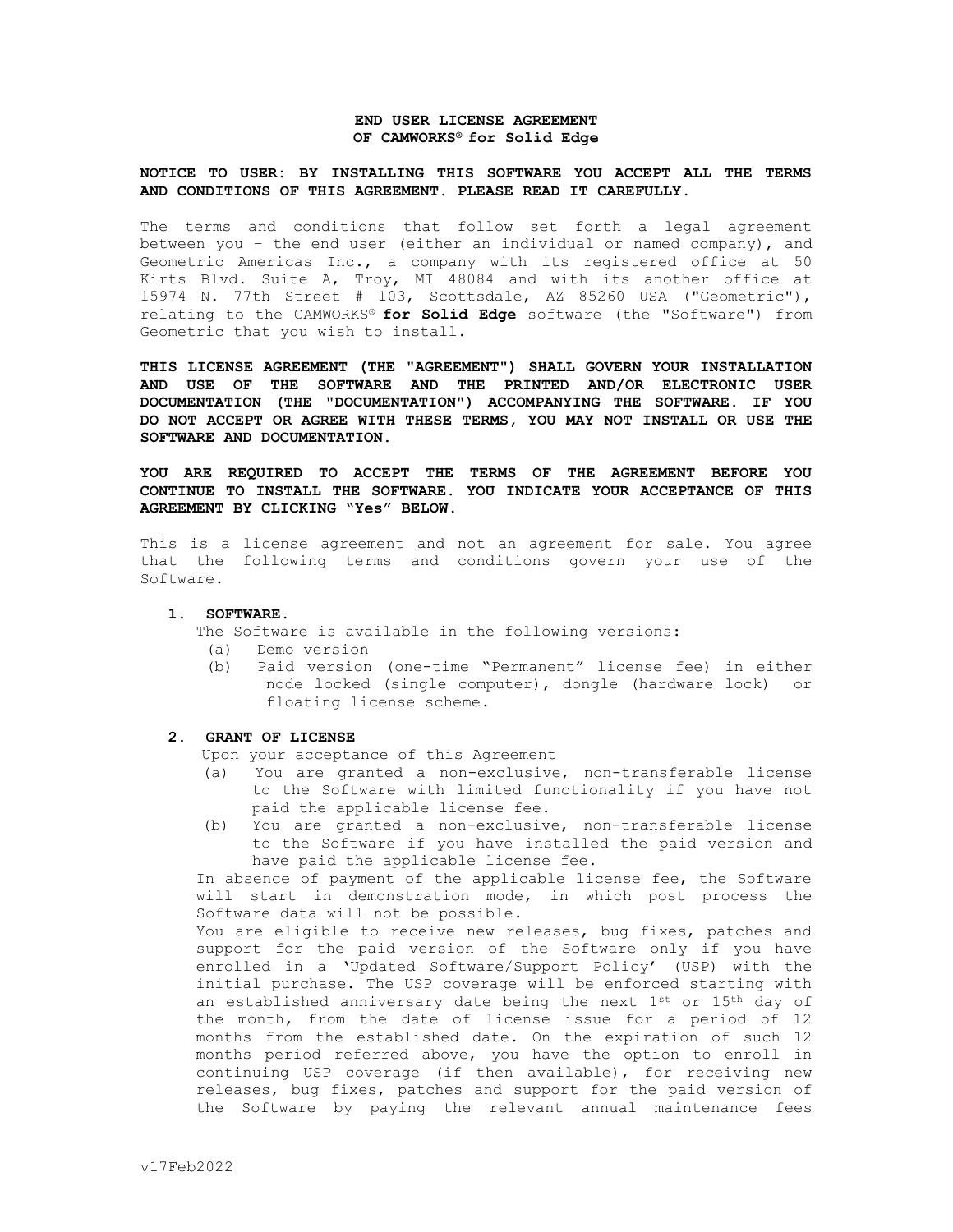within thirty (30) days of the USP anniversary date. Failing to maintain USP coverage will cause eligibility to acquire coverage to expire. You will then be required to purchase the same by paying the then prevailing catch up license fees.

## **3. USE OF SOFTWARE AND DOCUMENTATION.**

You may install and use the Software and Documentation only internally in your organization or for your own internal use.

If you have purchased a node-locked license of the Software, you may use the Software only on a single computer system in the country for which the Software has been licensed.

If you have purchased a hardware dongle license, you are entitled to install and use the Software on any number of computers, provided (a) however the number of concurrent users at any time shall not exceed the number of licenses purchased by you and (b) you install and use the Software only on computers in the country for which the Software has been licensed. One dongle will be assigned per license purchased by you.

If you have purchased a floating license of the Software, you may install and access the Software on any number of computers, provided (a) however the number of concurrent users at any time shall not exceed the number of licenses purchased by you and (b) you install and use the Software only on server and computers in the country for which the Software has been licensed. In addition, it is clarified that the network on which the Software is installed may serve licenses to client machines of the same legal entity located in the same country as the server and further the server has to be located only in the country for which the Software has been licensed.

Each license seat may have many modules; all the modules of a specific license seat may only be used concurrently on one computer. Concurrent use of the modules of a license seat across multiple computers is prohibited. The Software and Documentation may not be transferred, sold, assigned, sublicensed or otherwise conveyed (whether by operation of law or otherwise) to another party without Geometric's prior written consent and payment of then current site license transfer fees. Your use of the Software shall always be subject to the provisions of Section 2 above. If you are an educational institute and have purchased the Software and Documentation at a discounted rate, then you shall not use the Software and Documentation for **any commercial or revenue- generating**  activity. Except as stated in this Agreement, you are not granted any other rights or licenses in respect of the Software or Documentation.

**4. COPY RESTRICTIONS AND OTHER RESTRICTIONS.** you may not copy the Software or Documentation except that you may make one copy for back-up and archival purposes or for download and installation purposes. You may not modify or adapt the Software in whole or in part (including but not limited to translating or creating derivative works) or reverse engineer, decompile or disassemble the Software or otherwise attempt to discover the source code of the Software as it contains trade secrets of Geometric. You may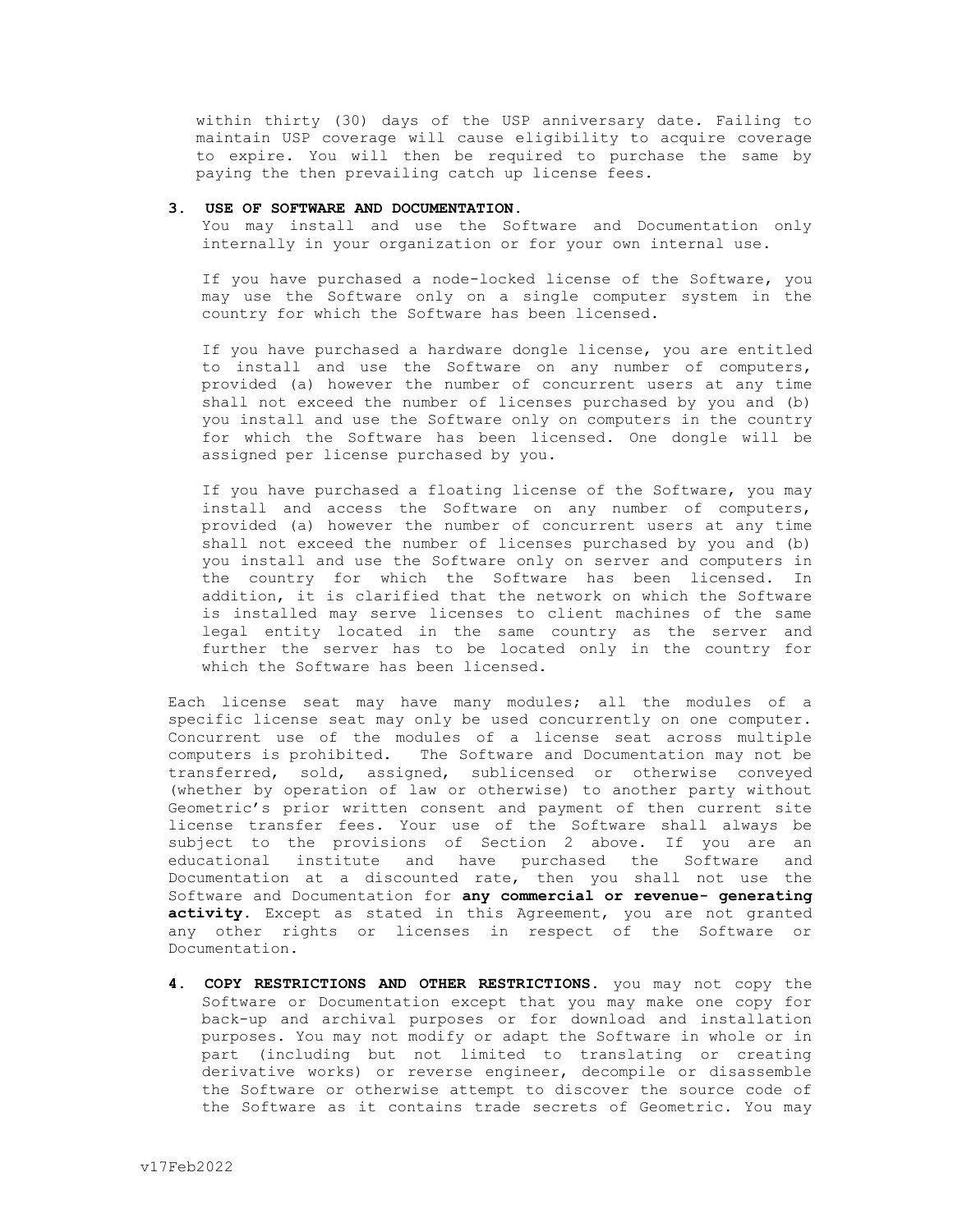not sell, license, sublicense, assign transfer, lease or rent, use the Software for timesharing, rental or service bureau purposes. You shall not remove any copyright notices or other proprietary notices from the Software or Documentation. Results of benchmark or other performance tests run on the Software may not be disclosed to any third party without Geometric's prior written consent.

- **5. COPYRIGHT AND OWNERSHIP.** The Software and Documentation are owned by Geometric or its licensors and protected by copyright laws and international treaty provisions. You acquire only the nonexclusive, non-transferable right to use the Software and Documentation as permitted herein and do not acquire any rights of ownership in the Software or Documentation.
- **6. USE OF DATA** The Software communicates with Geometric servers for the purpose of checking and performing updates and ensuring that you are using the Software with a valid key code that Geometric has created and directly provided to you. This process does not collect any proprietary information and Geometric shall not provide any of the information it collects in connection with this process to any third party, except (i) as may be required by law or legal process or (ii) to enforce compliance with the key code requirement described above.
- **7. CONFIDENTIAL INFORMATION.** Any business and technical information that Geometric designates as confidential or proprietary and all information regarding the Software constitute confidential information of Geometric ("Confidential Information"). Geometric, at its sole discretion, may disclose such Confidential Information. However, you may not disclose to any third party any Confidential Information without the prior written consent of Geometric. Furthermore, you agree to limit access to Confidential Information to your authorized employees that have executed appropriate confidentiality agreements with you that protect the Confidential Information consistent with the requirements of this Agreement. The restriction regarding disclosure of Confidential Information does not extend to any Confidential Information that you can establish: (a) is now or hereafter becomes generally available to the public other than as a result of your breach of this Agreement, (b) is disclosed or made available to you by a third party without restriction and without any breach of confidentiality obligation, (c) was independently developed by you without access to or use of the Confidential Information, or (d) is approved for disclosure by Geometric in writing.
- **8. TERMINATION.** Geometric may terminate your license to use the Software and Documentation if you commit a breach of the terms of this Agreement. Upon termination, you shall cease using the Software and Documentation and shall destroy all copies of the Software and Documentation in any form. All disclaimers of warranties and limitations of liability shall survive any termination of this Agreement. The provisions regarding Confidential Information shall survive for five years following termination of this Agreement.
- **9. "AS-IS" WARRANTY, LIMITATIONS ON WARRANTIES & DISCLAIMERS**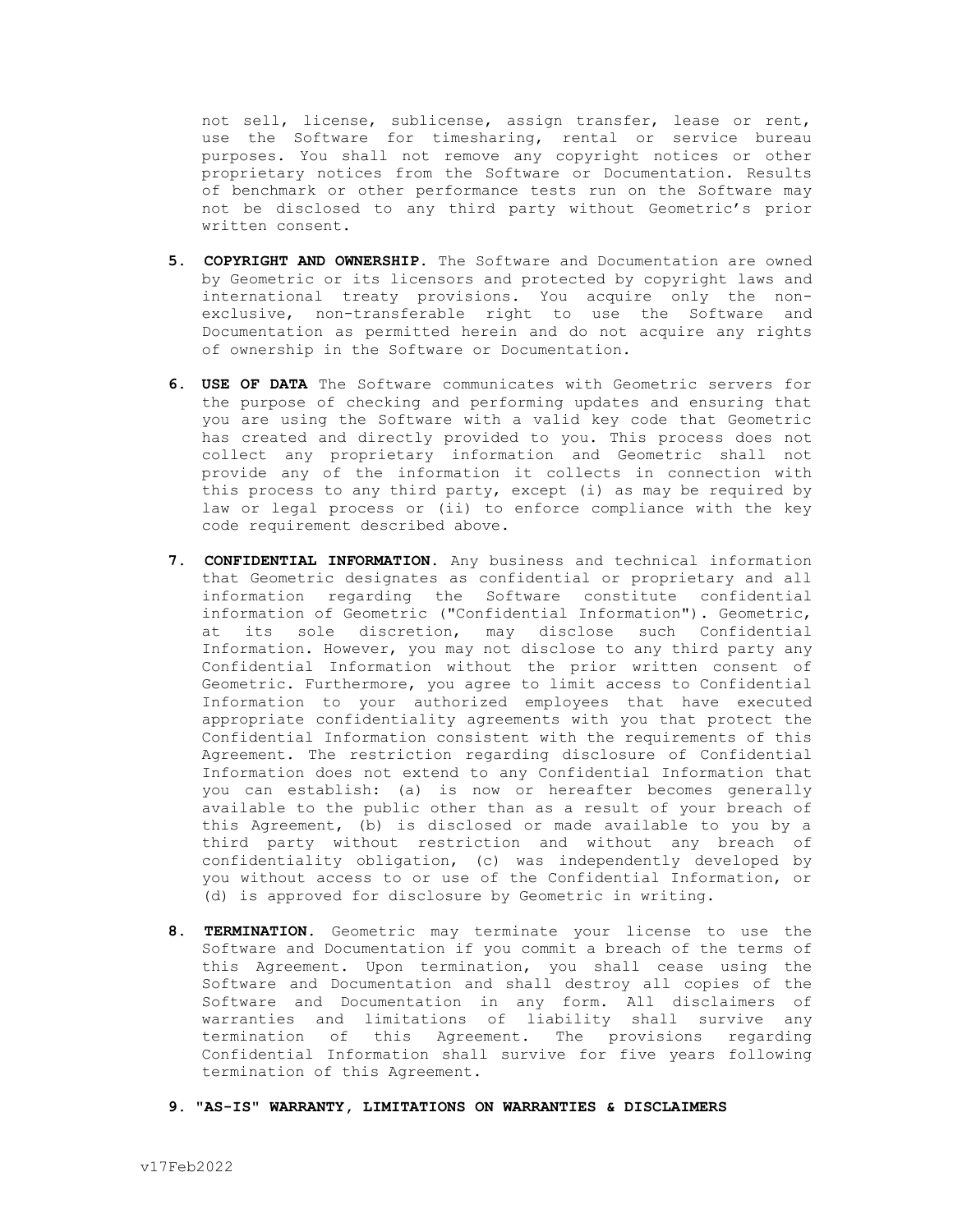- a. **"AS-IS" Warranty.** Geometric provides the Software to you **AS IS** and **without a warranty of any kind.** Geometric does not warrant that the Software will meet your requirements or that the operation of the Software will be uninterrupted or error free**.**
- b. **Limitations on Warranties. The express warranty set forth in this Section 9 is the only warranty given by Geometric with respect to the Software furnished hereunder. Geometric makes no other warranties, express, implied or arising by custom or trade usage, and specifically disclaim the warranties of merchantability and fitness for a particular purpose or non-infringement.**
- c**. Limitations on Liability. IN NO EVENT WILL EITHER PARTY BE LIABLE FOR ANY SPECIAL, INCIDENTAL, INDIRECT, OR CONSEQUENTIAL DAMAGES WHATSOEVER (INCLUDING, BUT NOT LIMITED TO, DAMAGES FOR LOSS OF PROFITS, LOSS OF REVENUE, LOSS OF OPPORTUNITIES, LOSS OF REPUTATION/GOODWILL, BUSINESS INTERRUPTION OR LOSS OF CONFIDENTIAL OR OTHER INFORMATION AND LOSS OR CORRUPTION OF DATA, FOR BUSINESS INTERRUPTION, FOR PERSONAL INJURY, FOR LOSS OF PRIVACY ARISING OUT OF OR IN ANY WAY RELATED TO THE USE OF OR INABILITY TO USE THE SOFTWARE OR DOCUMENTATION PROVIDED HEREIN, OR OTHERWISE IN CONNECTION WITH ANY PROVISION OF THIS AGREEMENT, EVEN IF THE PARTY HAS BEEN ADVISED OF THE POSSIBILITY OF SUCH DAMAGES AND EVEN IF THE REMEDY FAILS OF ITS ESSENTIAL PURPOSE.**

**EXCEPT FOR BREACHES OF SECTIONS PERTAINING TO GRANT OF LICENSE (SECTION 2), USE OF SOFTWARE AND DOCUMENTATION (SECTION 3), COPY RESTRICTIONS AND OTHER RESTRICTIONS (SECTION 4), YOUR CONFIDENTIAL INFORMATION (SECTION 7) AND EXPORT (12), YOUR LIABILITY , WHETHER IN CONTRACT, TORT OR OTHERWISE, ARISING OUT OF OR IN CONNECTION WITH THE SOFTWARE OR DOCUMENTATION FURNISHED HEREUNDER AND ANY SERVICE SUPPLIED FROM TIME TO TIME SHALL NOT EXCEED THE LICENSE FEE YOU PAID FOR THE SOFTWARE OR ANY FEE YOU PAID FOR THE SERVICE.**

**IN NO EVENT WILL HCL'S TOTAL CUMULATIVE LIABILITY HEREUNDER FOR DIRECT DAMAGES (REGARDLESS OF BASIS FOR CLAIMS) EXCEED THE SUM PAID BY YOU TO HCL UNDER THE APPLICABLE PURCHASE ORDER FOR THE AFFECTED PRODUCT OR SERVICE, DURING THE PRECEDING TWELVE (12) MONTH PERIOD.**

**For the avoidance of doubt, (a) HCL shall have no responsibility for matters beyond its reasonable control, including the acts or omissions of you and your users; (b) each Party shall have a duty to mitigate its damages; and (c) except for injunction and exercise of termination rights hereunder, the Parties shall negotiate in good faith for 30 days prior to commencing any legal action against the other.**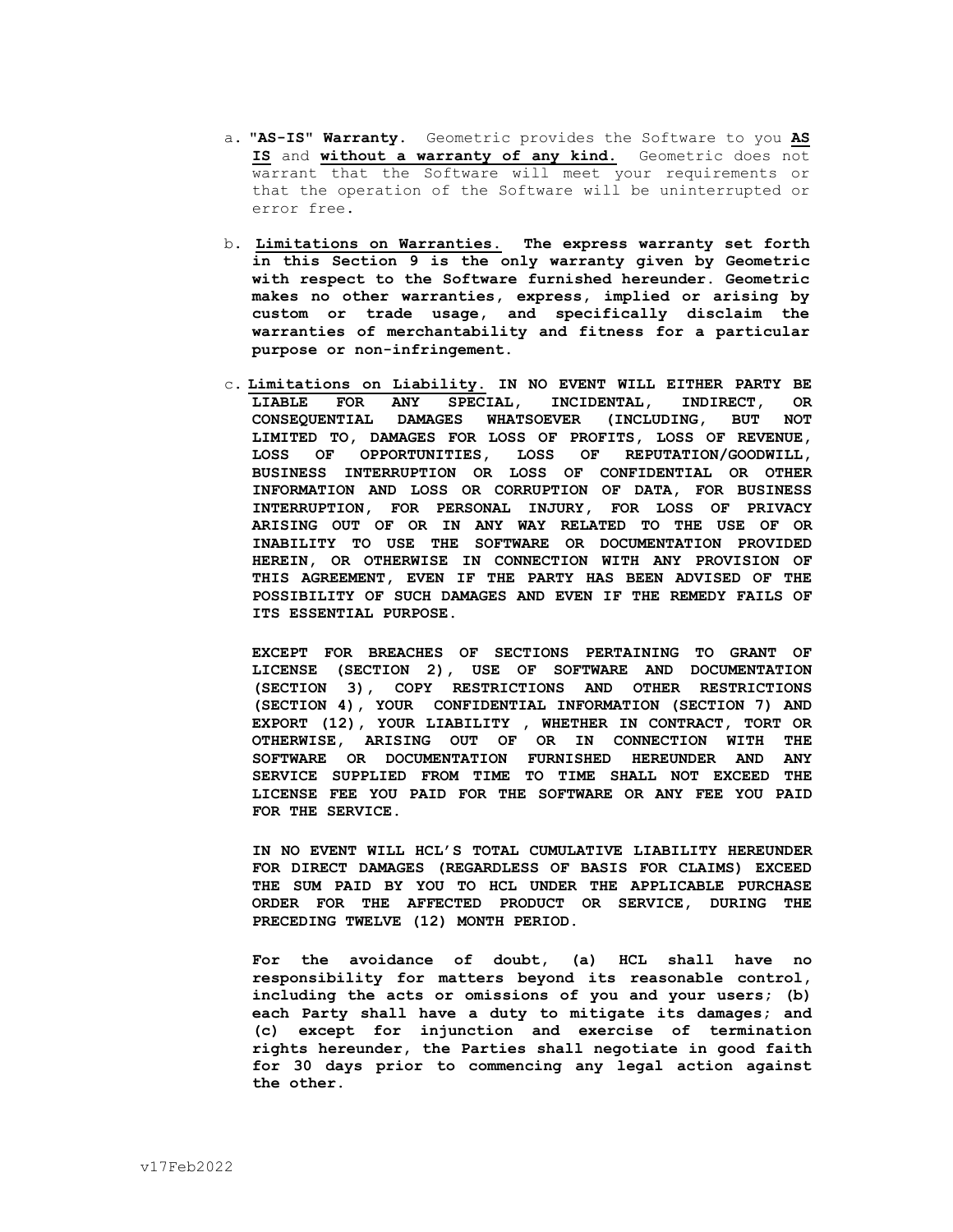- **10. HCL will, at its election, settle or defend, any third party claim brought in any suit or proceeding against you based upon an allegation that any Software furnished hereunder constitutes a direct infringement of any patent, trade secret or copyright, and HCL will pay all damages and costs finally awarded against you for the claim or agreed in settlement by HCL. In the event of any claim, allegation, or suit, HCL, in its sole discretion, may reengineer the Software in a manner that removes the infringing material, replace the Software with non-infringing software, or terminate the Agreement or applicable Purchase Order. HCL will not be liable for any costs or damages and will not indemnify or defend you to the extent such action is based upon a claim arising from:** 
	- **10.1 modification of the Software by a party other than HCL after delivery by HCL;**
	- **10.2 use of the Software in combination with hardware or software not provided or approved by HCL, unless the Documentation refers to a combination with such hardware or software (without directing you not to perform such a combination);**
	- **10.3 any failure to use the Software in accordance with the Documentation;**
	- **10.4 any unauthorized use of the Software;**
	- **10.5 Your failure to incorporate updates or upgrades that would have avoided the alleged infringement; or**
	- **10.6 provision of Software, products or services under sections 1(a) and 2(a).**

**The foregoing obligations are HCL's entire liability and your sole and exclusive remedy for any infringement claims, and are conditioned on the following: (i) HCL is notified promptly in writing of such claim; (ii) HCL controls the defense or settlement of the claim; and (iii) You co-operate reasonably and give all necessary authority, information and assistance**

- **11. EXPORT.** You agree to fully comply with all laws and regulations of the United States and other countries ("Export Laws") to assure that neither the Software or any direct products thereof are (1) exported, directly or indirectly, in violation of Export Laws, or (2) are used for any purpose prohibited by Export Laws, including, without limitation, nuclear, chemical or biological weapons production.
- **12. GOVERNING LAW; COMPLETE AGREEMENT.** This Agreement constitutes the complete agreement between the parties with respect to the Software and Documentation. For purchases in the U.S., any claims arising under or relating to this Agreement will be governed by the internal substantive laws of the State of California or federal courts located in California, without reference to (i) any conflicts of law principle that would apply the substantive laws of another jurisdiction to the Parties' rights or duties; (ii) the 1980 United Nations Convention on Contracts for the International Sale of Goods; or (iii) other international laws. For purchases in the U.S., each Party (i) hereby irrevocably agrees to submit to the jurisdiction and